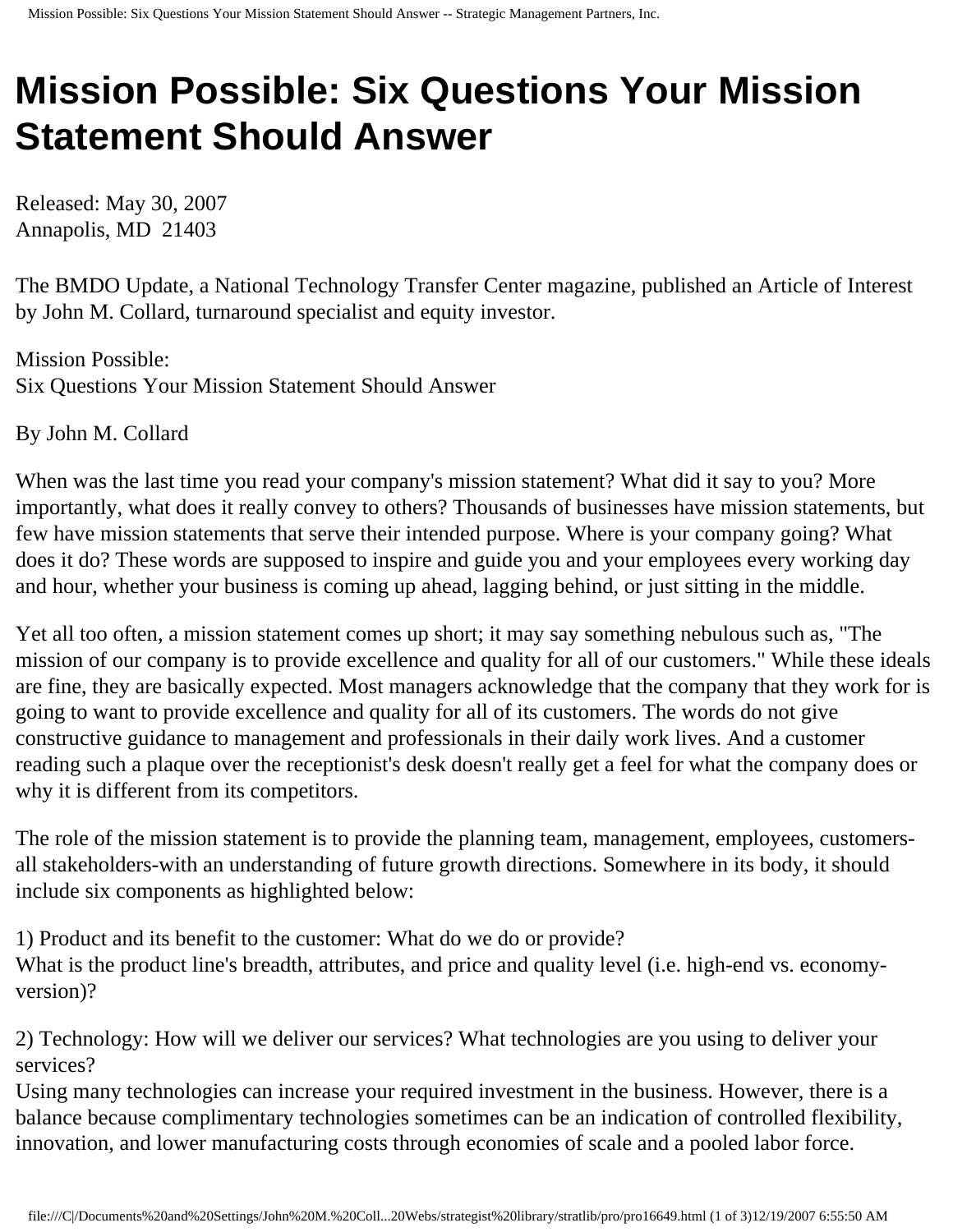3) Levels of vertical integration: How much will we do? Which customer needs will, and will not, be satisfied?

What degree of penetration will we use to satisfy the customer's entire need? Resources will not allow you to be all things to all people. Defining your boundaries will indicate where you need to develop new products, seek partners, or avoid competition.

4) Generic customer needs: Why will they buy?

Defining generic needs will help you identify strategic alliances and marketing approaches that are more likely to be successful. If you can only supply a small portion of the total market need, you need to define growth areas.

5) Market definition: Who will you sell to and where?

Define the scope of the market. This section allows you to develop different strategies to address multiple directions, yet accommodate your common goals.

6) Distinct competencies: Why will they buy from you?

Differentiate yourself from your competition. Define and focus on those innovations and capabilities that give you an edge over your competitors. This will help you define where your highest profit and cash flow margins are and will indicate the areas where you may need to invest to maintain your advantage.

So, your next mission may be to write a new mission statement-or maybe not.

[Library: Mission Possible: What Should It Say?](http://members.aol.com/stratlib2/bmdoup1.html)

About the Author

John M. Collard, is Chairman of Annapolis, Maryland-based Strategic Management Partners, Inc. (410- 263-9100, [www.StrategicMgtPartners.com](http://www.strategicmgtpartners.com/) ), a nationally recognized turnaround management firm specializing in interim executive leadership, asset recovery, and investing in underperforming companies. He is Past Chairman of the Turnaround Management Association, a Certified Turnaround Professional, and brings 35 years senior operating leadership, \$85M asset recovery, 40+ transactions worth \$780M+, and \$80M fund management expertise to run troubled companies, and advise company boards, litigators, institutional and private equity investors.

[www.StrategicMgtPartners.com](http://www.strategicmgtpartners.com/)

John M. Collard (Strategist@aol.com) Chairman Strategic Management Partners, Inc. 522 Horn Point Drive Annapolis, MD 21403 Phone : 410-263-9100